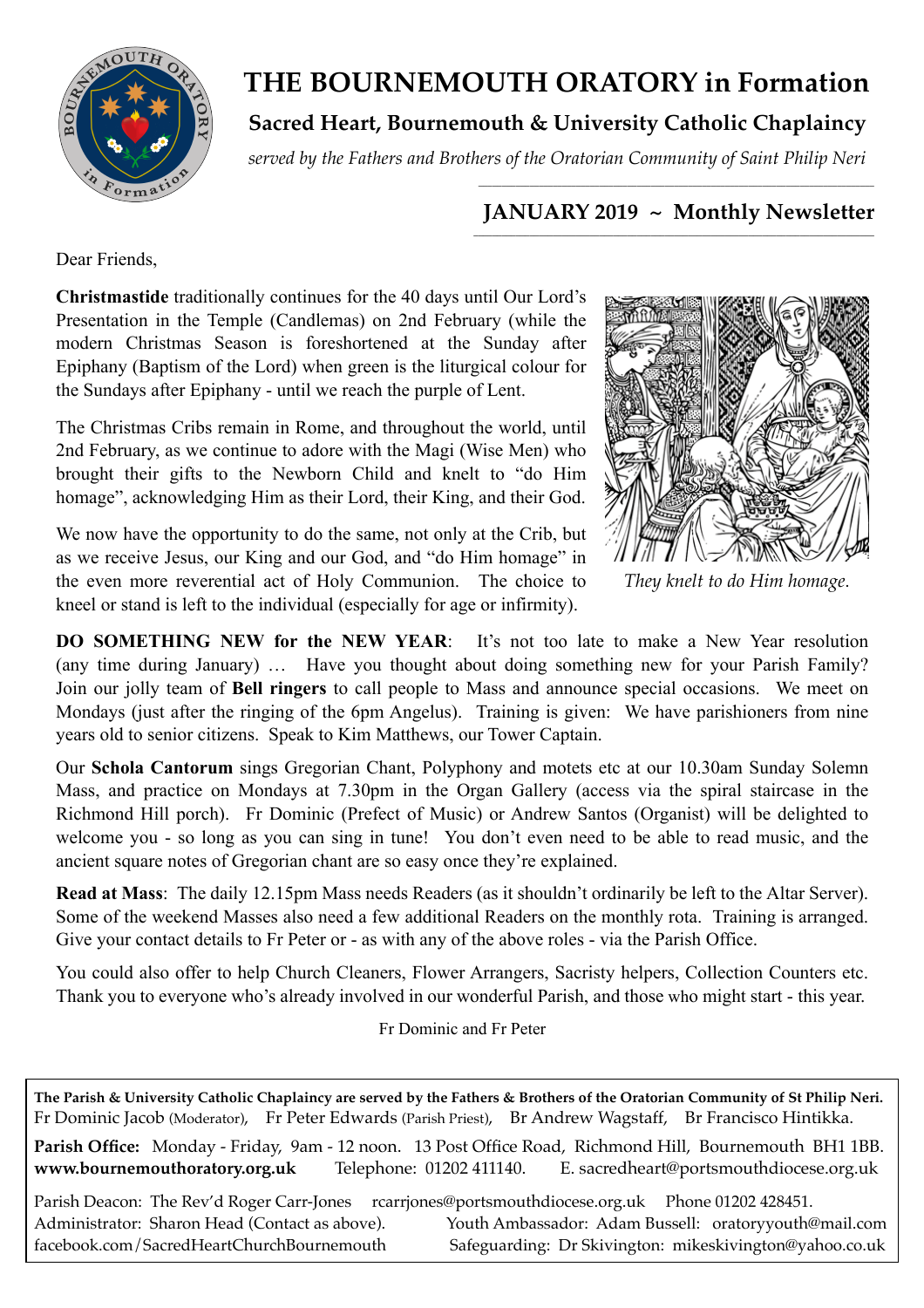## **MASS INTENTIONS for JANUARY 2019 in the BOURNEMOUTH ORATORY**

| <b>Sunday 30 Dec. 2018</b><br><b>Sat 5.</b> Fr Dominic Jacob<br>8. Pro Popula<br>1030 Pam Brigden RIP<br>4. Larry Villanueva RIP | <b>Sunday 6th January</b><br>5. Gerald Suh, Wellbeing<br>8. Thanksgiving for the<br>Son of God<br><b>1030</b> Andrew Santos<br>4. Pro Populo | <b>Sunday 13th January</b><br><b>Sat 5. For all Priests</b><br>8. Pro Populo<br>1030 Bang-As Family<br>4. Holy Souls | <b>Sunday 20th January</b><br>Sat 5. Joseoh & Abbette<br>Alfafara & Family<br>8. Br Andrew Wagstaff<br>1030 Mr & Mrs Labib RIP<br>4. Pro Populo | <b>Sunday 27th January</b><br>Sat 5. Bang-As Family<br>8 Pro Populo.<br>1030 Margaret Williams<br>4. Kunjimol Lucas, Sick |
|----------------------------------------------------------------------------------------------------------------------------------|----------------------------------------------------------------------------------------------------------------------------------------------|----------------------------------------------------------------------------------------------------------------------|-------------------------------------------------------------------------------------------------------------------------------------------------|---------------------------------------------------------------------------------------------------------------------------|
| Monday 31st Dec.<br>7.30 Oratory<br><b>Benefactors</b><br><b>12.15</b> Anna McCarthy                                             | Monday 7th<br>7.30 Oratory Vocations<br>12.15 Seamus & Pauline<br><b>Mulhern</b>                                                             | Monday 14th<br>7.30 Oratory Benefactors<br>12.15 William Gayton RIP                                                  | <b>Monday 21st</b><br>7.30 Holy Souls<br><b>12.15</b> Ewa & Family,<br><b>Blessings</b>                                                         | Monday 28th<br>7.30 Rev Mgr Patrick<br>O'Mahoney RIP<br>12.15 Oratory Vocations                                           |
| Tuesday 1st Jan 2019<br>12.15 Bang-As Family,<br>Wellbeing                                                                       | <b>Tuesday 8th</b><br>12.15 Brenda Duncan                                                                                                    | Tuesday 15th<br><b>12.15 Oratory Vocations</b>                                                                       | Tuesday 22nd<br>12.15 Thanksgiving                                                                                                              | Tuesday 29th<br>12.15 Holy Souls                                                                                          |
| Wednesday 2nd Jan.<br>7.30 Oswald & Mary<br>Marchesi RIP<br><b>12.15 Anne Clewlow</b>                                            | <b>Wednesday 9th</b><br>7.30 Paula Gracia Ruiz<br>de Alda, Wellbeing<br>12.15 Loise Lill                                                     | <b>Wednesday 16th</b><br>7.30 Bridget H., W'being<br>12.15 Br Andrew Wagstaff                                        | <b>Wednesday 23rd</b><br>7.30 Oratory Vocations<br>12.15 Sean Armstrong,<br><b>Studies</b>                                                      | <b>Wednesday 30th</b><br><b>7.30 Martinho Santos</b><br><b>12.15 Tony McCarthy</b>                                        |
| Thursday 3rd Jan.<br><b>12.15 Enriso &amp; Gen</b><br>Marzoli RIP                                                                | Thursday 10th<br><b>12.15 For all Priests</b>                                                                                                | Thursday 17th<br>12.15 Christopher<br>Smithies RIP                                                                   | Thursday 24th<br>12.15 Gerald Suh,<br>W'being                                                                                                   | <b>Thursday 31st</b><br>12.15 Lorraine Selebi,<br>Wellbeing                                                               |
| Friday 4th Jan.<br>7.30 Juan Agudelo RIP<br><b>12.15 Oratory Vocations</b><br>* 6pm Benny & Mary<br>Mulhern                      | Friday 11th<br>7.30 Oratory Benefactors<br>12.15 Tom & Teresa Ong                                                                            | Friday 18th<br>7.30 For all Priests<br>12.15 Nikki Cullen,<br>Wellbeing                                              | <b>Friday 25th</b><br>7.30 Oratory Benefactors<br>12.15 Conversion of<br><b>Sinners</b>                                                         | <b>Friday 1st February</b><br>7.30 Oratory Benefactors<br>12.15 For the Unborn<br>* 6pm Ray Ware RIP                      |
| Saturday 5th Jan.<br><b>12.15 Chrissie Cullen</b>                                                                                | Saturday 12th<br>12.15 Noreen Dolan                                                                                                          | Saturday 19th<br>12.15 Jose Pedro<br>Miranda RIP                                                                     | Saturday 26th<br>12.15 George<br>Christopher Carey RIP                                                                                          | Saturday 2nd Feb.<br>12.15 Dolores'<br><b>Grandparents RIP</b>                                                            |

\* Extraordinary Form Mass: 6pm on 1st Friday of each month, and the Eve of Holy Days. \_\_\_\_\_\_\_\_\_\_\_\_\_\_\_\_\_\_\_\_\_\_\_\_\_\_\_\_\_\_\_\_\_\_\_\_\_\_\_\_\_\_\_\_\_\_\_\_\_\_\_\_\_\_\_\_\_\_\_\_\_\_\_\_\_\_\_\_\_\_\_\_\_\_\_\_\_\_\_\_\_\_\_\_\_\_\_\_\_\_\_\_\_\_\_\_\_\_\_

**WE PRAY FOR OUR SICK & HOUSEBOUND PARISHIONERS:** Brian Coburn, Roy (Christopher) Coombs, Liliana Couch, Justina Dawson, Rosemary Elgan, David Evans, Bernard Farrell, Kevin Harris, Anne Induni, Bronislawa Konstantin, Tony Long, Mary McCabe, Tony McCarthy, Mary Moret, Ann Murray, Arlene Nicol, Laurens Obagi, Sheila Shelley, Alf Skee, Rose Smith, Attracta Spears, Michael Sullivan, John & Hilary Timson, Mary Urwin, Marjorie Walsh and Alan Wright.

**OF YOUR CHARITY PRAY FOR THE REPOSE OF THE SOULS OF THOSE WHO HAVE DIED RECENTLY: Sarah Siddons RIP**, for our relatives, friends & benefactors, and those who have no one to pray for them,

**AND THOSE WHOSE ANNIVERSARIES OF DEATH OCCURS DURING JANUARY: 1st** John Badley, **3rd** Norman John Miles, **4th** Daniel James Mullarky, Mr W Richardson, Violet Barbara Jacobs, Gigliola Jorgan, **5th** Clive Roberts Burden, **7th** Linda Hywood, Camille Louis Moret, **8th** Jacqueline Ann Bassett, **9th** Pierce Gilson, **10th** William Charles William, **11th** Doris Perrington, Joyce Marion Sageman, **13th** Nina Logan Laurie, **14th** John William Henry Pearce, **15th** Mary Jermany, **18th** Ellen Higgins, William McCusker, **20th** Esther Carter, Mariannina Forte, **22nd** Maureen June Sinclair, **23rd** Lucy Eileen Pearce, Agnes Bretherton-Watt, **24th** Cynthia Agnes Ulriga Devas, Josef Madlener, **25th** Monsignor Patrick O'Mahoney, **26th** Mary Jane Swaddle, Antoinette Juliette Ferrer, **28th** Martina Mary B Taylor, **29th** Alice (Ann) Margaret Styles, **31st** Anna Dorothea Francis.

#### **BOURNEMOUTH PASTORAL AREA St Edmund Campion St Edmund Campion & Polish Chaplain** Mass: 9am, 7pm (Polish) **Corpus Christi**  Mass: 6pm (Vigil), 9:30am, 5pm **Our Lady Immaculate Hospital Chaplains:**  Mass: 9am, 11am Fr Andrew Moore

Mass: 9am (Polish), 11am, 6:30pm Fr Berardine Nsom 218 Charminster Rd BH8 9RW Tel: 01202 513369

**Annunciation &** 

### Fr Andrzej Zuziak, SChr. 481 Castle Lane West BH8 9TN [bournemouth@pcmew.org](mailto:bournemouth@pcmew.org) Tel: 01202 619668

Fr Adrian Howell SJ 18 St James's Square Westbourne Boscombe BH5 2BX Tel: 01202 425286

32 Alum Chine Road BH4 9DX Tel: 01202 764027

Fr Darryl Jordan OLW Chaplaincy: **01202 704221.** Royal Bmth & Christchurch Switchboard: **01202 303626** (ask for Chaplaincy). Dcn McConville for Poole Hospital: **01202 442167**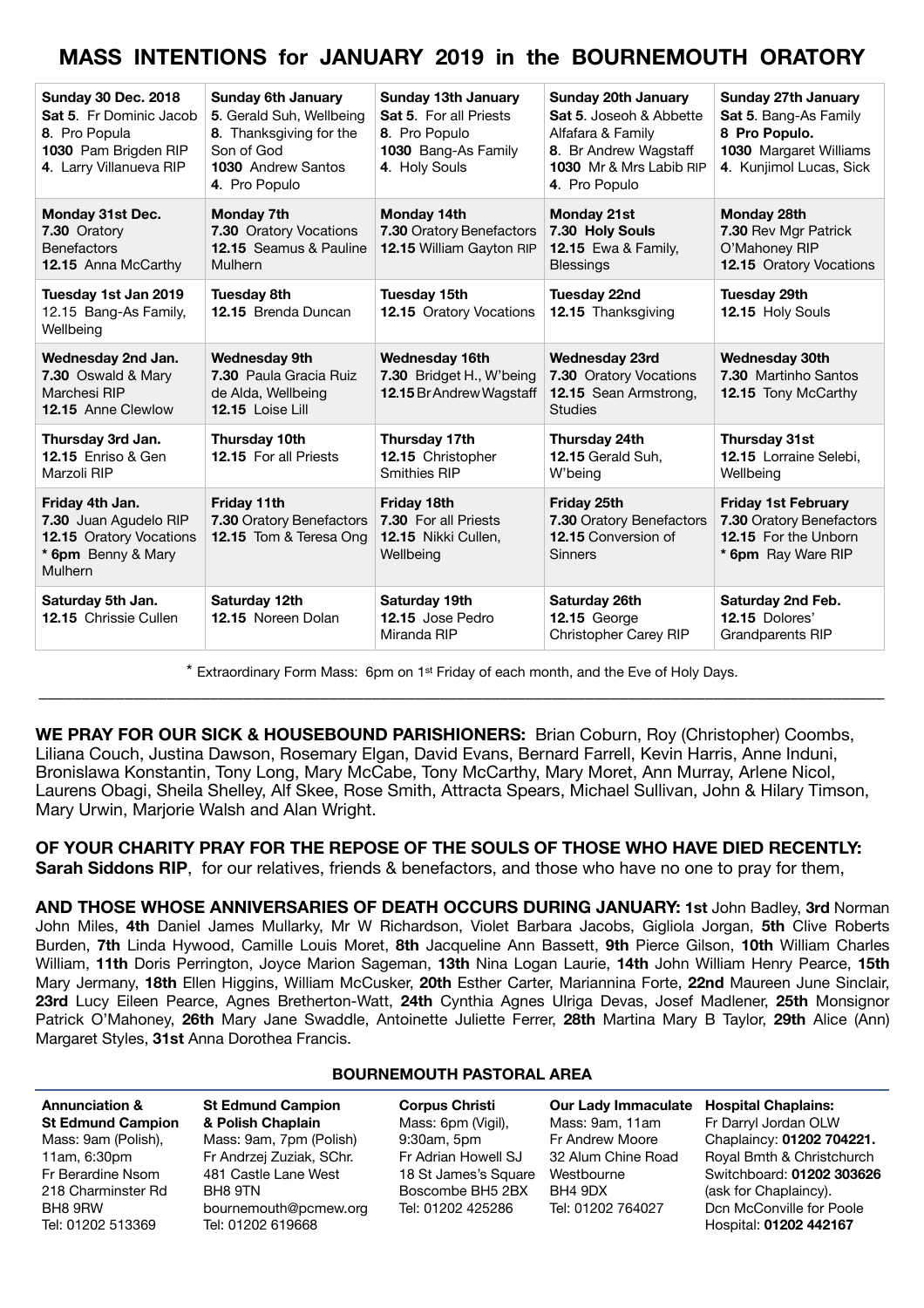## **2019 at the BOURNEMOUTH ORATORY**

## **CALENDAR OF THE CONGREGATION OF THE ORATORY**

*In addition to the Universal, National and Diocesan Calendars of Feasts and Saints' days etc, the Congregation of the Oratory has its own Rome-approved Calendar, plus local celebrations.*

#### **JANUARY**

- 16 W Blessed Joseph Vaz, of the Goa Oratory, Apostle of Ceylon. 24 Th St Francis de Sales, Bishop 30 W Blessed Sebastian Valfre, of the Turin Oratory **FEBRUARY** 2 Sat Presentation of the Lord (End of Christmastide) **MARCH** 1 F *David Peter Hutton, Priest of the Oratory, RIP 2017* 16 Sat The Massimi Miracle of St Philip **APRIL** 27 Sat The Patronage of St Philip **MAY**
	-
- 26 Sun \* Our Holy Father St Philip Neri. **Solemnity**
- 31 F Visitation of Our Lady (Oratory Founded 2017) **JUNE**
- 28 F \* The Most Sacred Heart of Jesus. **Solemnity**  (Bournemouth Parish Feast of Title)

#### **AUGUST**

30 F Blessed Juvenal Ancina, of the Roman Oratory, Bishop of Saluzzo

#### **SEPTEMBER**

7 Sat Birthday of Our Lady (*Transferred from Sun 8th*)

#### **OCTOBER**

- 5 Sat St Luigi Scrosoppi, of the Udine Oratory, founder of the Sisters of Providence
- 9 W \* Blessed John Henry Newman, Cardinal Founder of the English Oratory (Birmingham)

#### **NOVEMBER**

- 5 Tu *Deceased Fathers & Brothers of the Oratory*
- 6 W Blessed Salvio Huix-Miralpeix, of the Vich Oratory, Bishop of Lerida, and Martyr

#### **DECEMBER**

9 M \* Immaculate Conception of Mary. **Solemnity** [15 Sun Blessed Antony Grassi of the Fermo Oratory]

#### **In the Churches of the English Oratories**

\* There is a public Novena each evening before these 3 solemnities and, if Blessed John Henry Newman, our Cardinal, is canonized this year (as may be), for him also.

A Trido precedes the Marian Feasts on 2nd February, 31st May, 15th August, and 8th September.

Solemn Benediction is at 6pm in our Church on the Memorias of Oratorian Saints.

### **2019 OUTLINE PARISH DIARY**

**JANUARY** *Month of the Holy Name*

- 6 Sun The Epiphany of the Lord **DAY OF OBLIGATION**
	- **FEBRUARY** *Month of the Holy Family*
- 2 Sat Presentation of the Lord **Day of Devotion**
- 5 Tu Sacred Heart Dedication Anniversary (1975)
- 11 M World Day for the Sick (Our Lady of Lourdes)

#### **MARCH** *Month of St Joseph*

- 6 W Ash Wednesday: **Start of Lent Day of Devotion** Fridays in Lent: Stations of the Cross
- 29-30 24 Hours for the Lord (Adoration / Confession)

**APRIL** *Month of the Eucharist*

- **18 Maundy Thursday**
- **19 Good Friday**
- **20 Holy Saturday**
- 21 **Easter Sunday**
- 28 Divine Mercy Sunday

#### **MAY** *Mary's Month*

- 12 Sun Vocations Sunday (4th Sunday of Easter) Eastertide - Parish Annual General Meeting
- 26 Sun St Philip Neri, Oratory Solemnity
- 30 Th The Ascension **DAY OF OBLIGATION**

#### **JUNE** *Month of the Sacred Heart*

- 23 Sun Corpus Christi First Holy Communions
- 28 F Sacred Heart of Jesus, Parish Feast of Title
- 30 Sun Ss Peter & Paul **DAY OF OBLIGATION** First Holy Communion applications

#### **JULY** *Month of the Precious Blood*

**AUGUST** *Month of the Immaculate Heart of Mary*

- 15 Th Assumption of Our Lady **DAY OF OBLIGATION**
- **SEPTEMBER** *Month of Our Lady of Sorrows* 22 National Mass Count today for 4 Sundays
- **OCTOBER** *Month of the Holy Rosary* 6 Rosary Sunday **NOVEMBER** *Month of the Holy Souls* 1 F All Saints' Day **DAY OF OBLIGATION** 2 Sat All Souls' Day **Day of Devotion**

#### **DECEMBER** *Month of the Coming of Christ*

- 1 1st Sunday of Advent, Christian New Year (Year A)
- 9 M The Immaculate Conception **Day of Devotion** 25 W Christmas Day **DAY OF OBLIGATION**

#### **Days of Obligation and major Solemnities:**

Mass is at 7.30am, 12.15pm, and Solemn Mass at 7pm. Extraordinary Form Vigil Mass 6pm the previous evening.